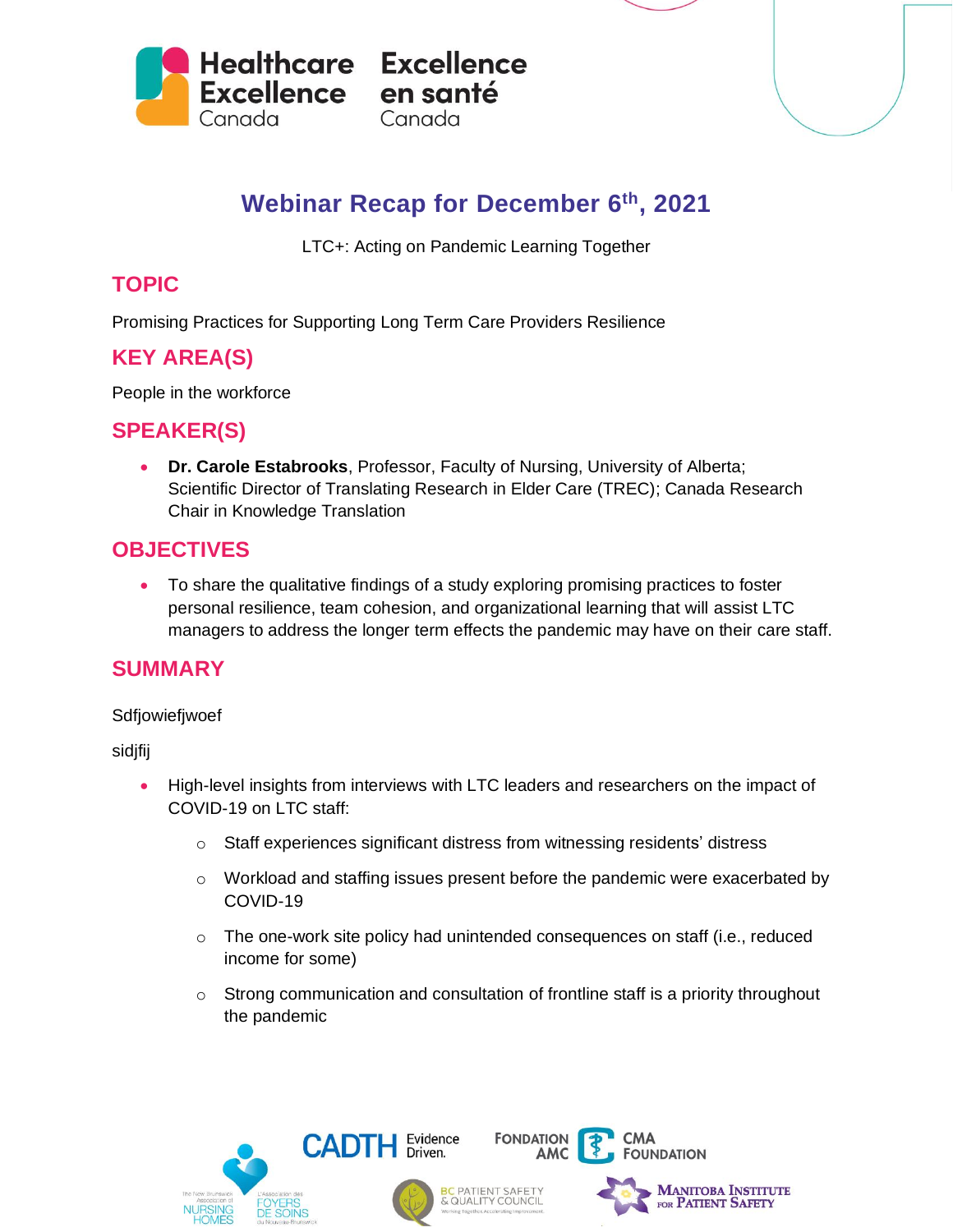- $\circ$  Frontline staff are faced with significant emotional and mental health impacts due to the traumatic stress faced during COVID-19; however, peer support has been an important source of resilience.
- Learnings from LTC managers centered around two key themes of visible leadership and team effectiveness.
- LTC managers noted the importance of visible leadership, or working shoulder-toshoulder, (i.e., 24hr on-call support, face-to-face time with staff, including evening and night shifts) for ensuring that care staff feel seen, understood and supported. New communication strategies (i.e., non-hierarchical communication structures, frequent check-ins) enabled strong leadership.
- A leadership strategy emerging from the Yukon included the following four rules:
	- o Be generous with praise, information and feedback
	- o Ask genuine and curious questions
	- o Model a calm and wise approach
	- o Delegate appropriately and intentionally
- Team effectiveness was achieved by developing a climate of psychological safety in LTC (i.e., regular check ins, support for grief and loss); identifying creative ways to recognize staff (i.e., written notes from families); staff education (i.e., sharing best practices, increasing huddles and bidirectional exchange of information); and wellness programs (i.e., creative new activities for physical and mental health).
- The following are being created by researchers to support LTC providers during COVID-19:
	- o Mental health support / moral injury prevention toolkit (Dr. Bonnie Lashewicz, UC)
	- $\circ$  Evidence based staff scheduling tool to inform staff mix decision making and reduce staff shortages (Dr. Farinaz Havaei, UBC-V)
	- o Feasible Sustainable Culture Change Initiative used to train and empower care aides to drive improvement in care processes (Dr. Sienna Caspar, UL)
- TREC is leading the implementation and evaluation of a strategy to help care aides develop knowledge and skills to manage acute and chronic stress:
	- $\circ$  INFORM support managers of care units to work with their teams to improve performance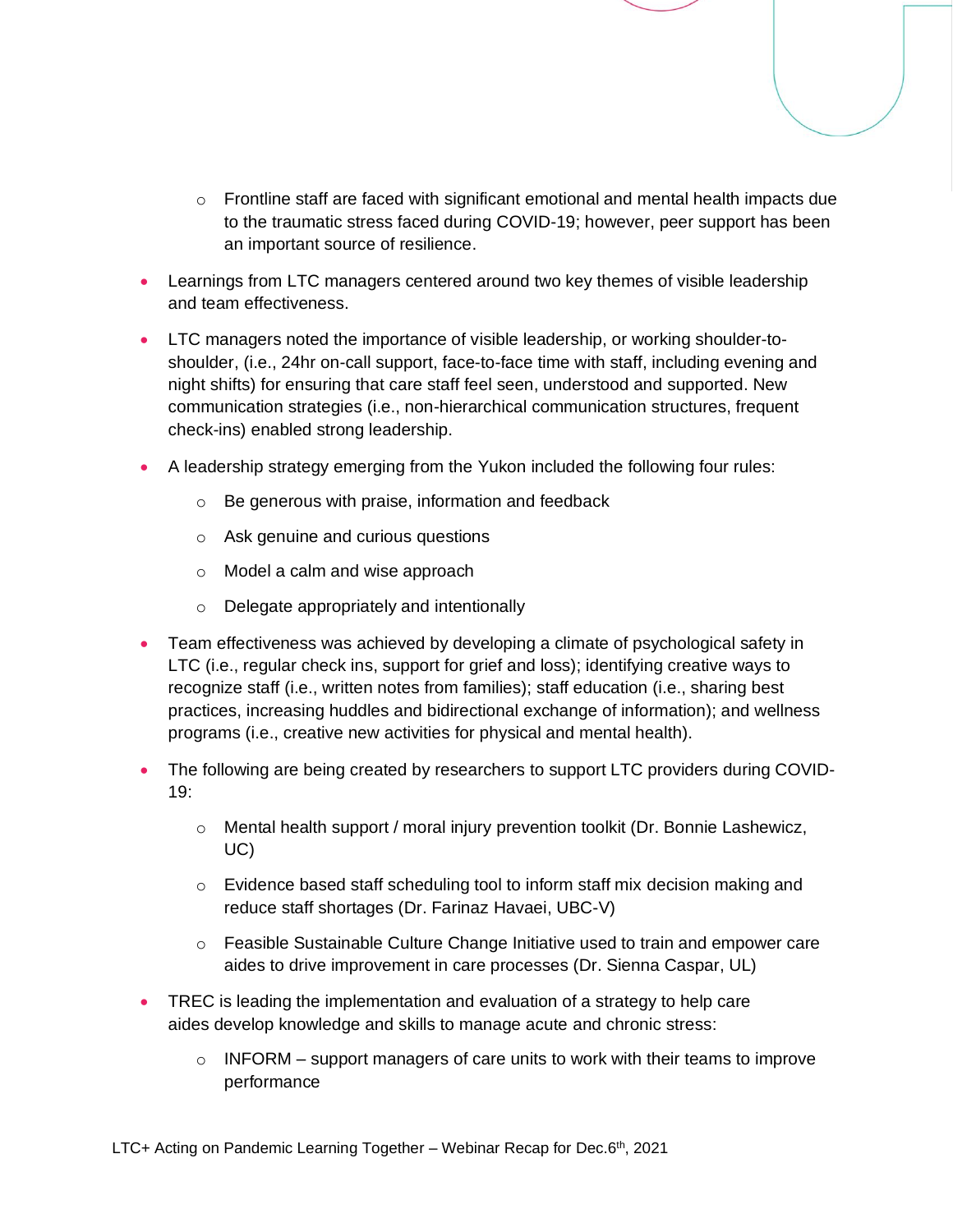- $\circ$  SCOPE support and empower care aides to lead improvement interventions
- Knowledge translation efforts throughout the pandemic included 'TLC' for LTC staff by the Family Councils of Ontario; the development of reflection rooms for grieving; the adoption of the National Standard of Canada for Psychological Health and Safety in Ontario; and Mindfulness-based stress reduction programs for improved coping skills in Toronto.
- Overall observations from the study exploring the impacts of COVID-19 on LTC staff:
	- $\circ$  Active, accessible, and authentic leadership combined with participative decision making is key to generating high functioning teams.
	- $\circ$  A lens towards continuously improving and learning, as teams are able to modify traditional hierarchical organizational cultures, into more just and trusting organizational cultures. Empowering staff, especially unregulated care aides (personal support workers), proved impactful for patient care, as well as staff morale and resilience.
	- o Greater and meaningful participation in decision making about care leads to a sense of meaning and purpose and subsequently, improved resident experience.
	- $\circ$  Safe and supportive options for sharing and discussing personal and professional experiences with trusted peers was a prime outlet for staff. Deliberate conversations and peer-to-peer support groups may be promising practices to leverage this pattern.
	- $\circ$  Just in time education, huddles, webinars and courses designed to not only prepare staff to respond to the pandemic, but to learn about how to compassionately care for themselves and others resonated with staff and leaders.
	- $\circ$  Traumatic stress has a significant impact on staff, as such, strategies to support mental and emotional health should be prioritized.
	- $\circ$  While there are several areas of promising practices, the sector needs support with coordinated effort and identification of the most promising areas.
	- $\circ$  Research is extremely limited in this field greater involvement would contribute to better evaluation of existing practices; identifying new promising ones; and assisting with screening out practices that have little effect on improving conditions or may be unsustainable.